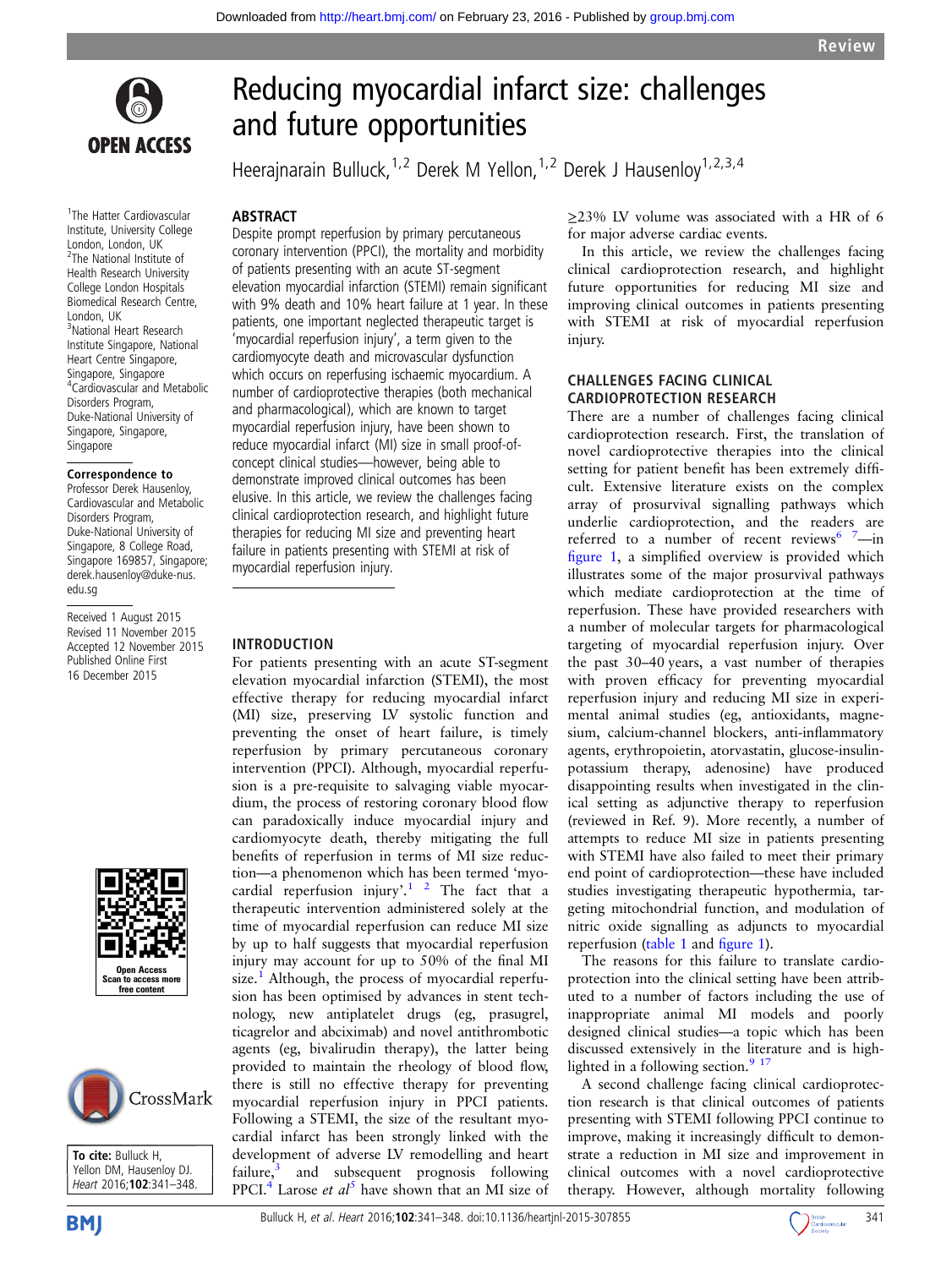<span id="page-1-0"></span>

Figure 1 This scheme depicts the main prosurvival signalling pathways underlying ischaemic conditioning and the potential sites of actions for novel therapies which have recently been investigated in clinical studies to reduce myocardial infarct (MI) size in reperfused ST-segment elevation MI (STEMI) patients (please see [tables 1](#page-2-0)–[3,](#page-4-0) for details on the novel therapies and their potential sites of actions). The orange boxes indicate those therapies which have had mainly neutral effects on MI size and/or clinical outcomes [\(table 1](#page-2-0)) and the yellow boxes indicate those therapies which have the potential to improve clinical outcomes in reperfused patients presenting with STEMI [\(table 2](#page-3-0)). The signalling cascade underlying cardioprotection begins at the cardiomyocyte plasma membrane with the activation of G-protein coupled or cytokine receptors by autocoids such as adenosine, bradykinin or opioids (released in response to the ischaemic conditioning stimulus)—this results in the recruitment of signalling pathways such as the Reperfusion Injury Salvage Kinase (phosphatidylinositol 3-kinase-Akt (PI3K-Akt) and Mitogen-activated protein kinase kinase 1/2 -Extracellular signal-Regulated Kinase 1/2 (MEK1/2-Erk1/2)), Survivor Activator Factor Enhancement (SAFE), Janus kinase and Signal Transducer and Activator of Transcription (JAK-STAT) and the PKG pathways. These salvage pathways have been shown to activate downstream mediators such as endothelial Nitric Oxide Synthase (eNOS), Glycogen Synthase Kinase 3 Beta (GSK-3β), Hexokinase II (HKII), Protein Kinase C-epsilon (PKC-ε), the mitochondrial ATP-dependent potassium channel (KATP) which then mediate an inhibitory effect on mitochondrial permeability transition pore (MPTP) opening (adapted from Ref. 8).

STEMI is in decline, the number of patients surviving STEMI and going on to develop heart failure is increasing. There remains, therefore, an unmet need to discover novel therapeutic strategies capable of preventing myocardial reperfusion injury and reducing MI size, so as to preserve LV systolic function and prevent the onset of heart failure in patients presenting with reperfused STEMI. In the next section and in [tables 2](#page-3-0) and [3](#page-4-0) we highlight a number of therapeutic strategies, which hold promise for reducing MI size and improving clinical outcomes in patients presenting with reperfused STEMI.

### POTENTIAL THERAPIES FOR REDUCING MI SIZE Ischaemic postconditioning: interrupting myocardial reperfusion to limit MI size

Interrupting myocardial reperfusion with several short-lived episodes of myocardial ischaemia has been demonstrated in experimental animal studies to prevent myocardial reperfusion injury and reduce MI size—a phenomenon which has been termed 'ischaemic postconditioning' (IPost).<sup>40</sup> This therapeutic approach was rapidly translated into the clinical setting by Staat et al,<sup>[27](#page-6-0)</sup> who demonstrated that IPost (using four 1-min low-pressure inflations and deflations of the angioplasty balloon following direct stenting of the culprit lesion) led to a 36% reduction in MI size in PPCI-treated patients presenting with STEMI. Although a number of subsequent studies have reported similar beneficial findings with IPost, there have been a substantial number of neutral studies<sup>29</sup> 30 ([table 3\)](#page-4-0). The reasons for this are unclear but it appears that most benefit is obtained in patients with anterior STEMI presenting with a completely occluded artery (TIMI

0).<sup>[29 28](#page-6-0)</sup> Furthermore, the IPost protocol is best delivered following direct stenting and upstream of the stent rather than within it. Whether IPost can improve long-term clinical outcomes is not known, and is currently being investigated in the ongoing Danish Study of Optimal Acute Treatment of Patients with ST-Elevation Myocardial Infarction (DANAMI-3) trial.<sup>[31](#page-6-0)</sup>

### Natriuretic peptide

Experimental animal studies have found that administering atrial natriuretic peptide (ANP) prior to myocardial reperfusion can reduce MI size through the activation of known prosurvival signalling pathways.<sup>[41](#page-7-0)</sup> Kitakaze et  $al^{18}$  $al^{18}$  $al^{18}$  translated this therapeutic approach in a large clinical study comprising 569 patients presenting with STEMI, in which administering Carperitide (an ANP analogue) at the time of PPCI was associated with a 14.7% reduction in enzymatic MI size [\(table 2](#page-3-0)). Further studies are required to confirm these findings and investigate whether this therapeutic approach can improve clinical outcomes in patients presenting with reperfused STEMI.

### Ciclosporin-A: targeting the mitochondrial permeability transition pore

The opening of the mitochondrial permeability transition pore (MPTP) in the first minutes of reperfusion is a critical mediator of reperfusion-induced cardiomyocyte death, and preventing its opening using pharmacological inhibitors of the MPTP such as ciclosporin-A (CsA) has been reported in experimental studies to limit MI size. $42$  The first study to translate this therapeutic approach into the clinical setting was by Piot et  $al^{19}$  $al^{19}$  $al^{19}$  who found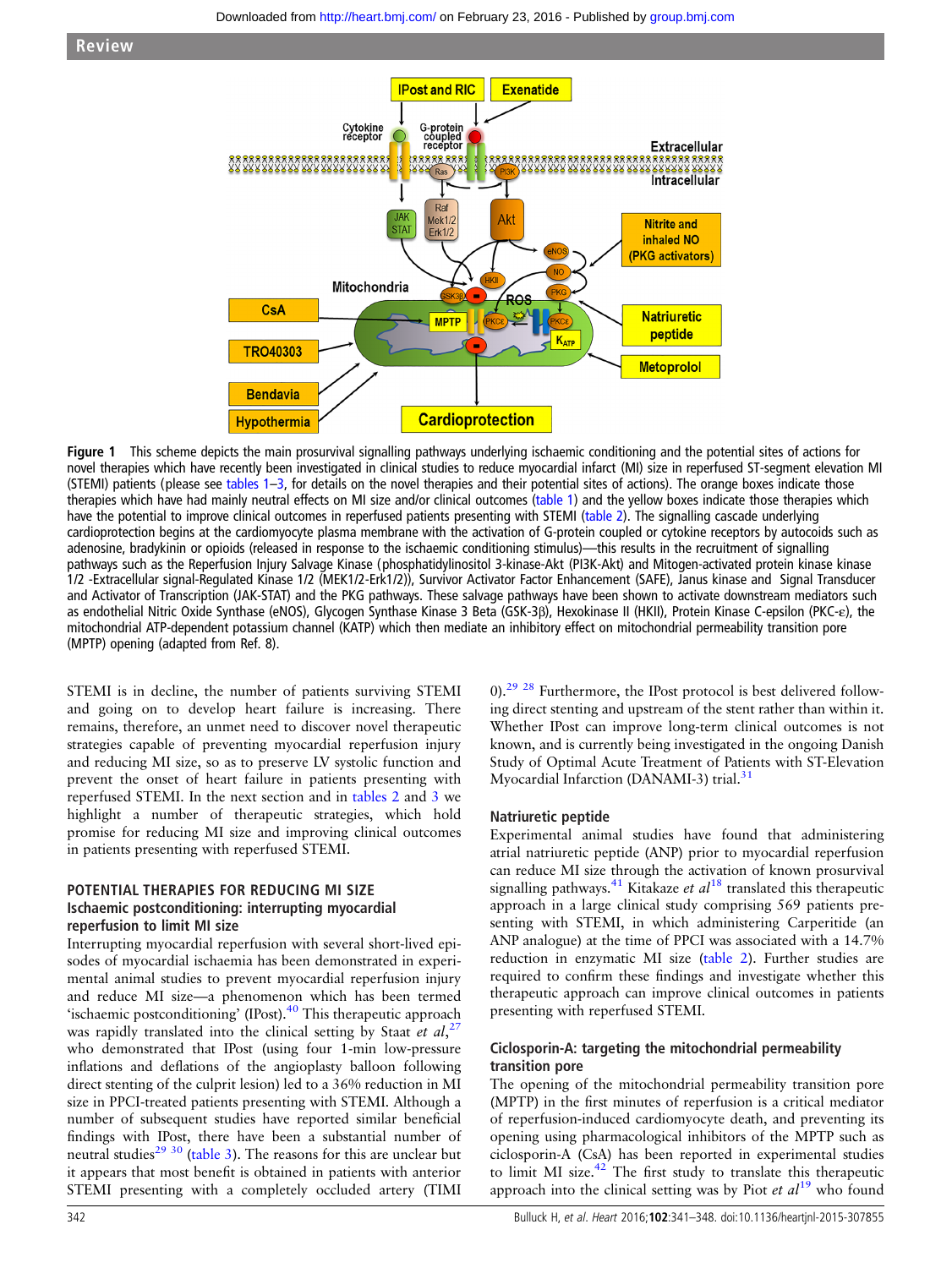| <b>Clinical study</b>                                   | Therapeutic intervention<br>(patient population)                                                              | N    | <b>Main outcomes</b>                                                                                                           | <b>Mechanism of cardioprotection</b><br>potential reasons for neutral results                                                                                                                                                                                                                                                                                                                                                                                                                                                                                                                                        |
|---------------------------------------------------------|---------------------------------------------------------------------------------------------------------------|------|--------------------------------------------------------------------------------------------------------------------------------|----------------------------------------------------------------------------------------------------------------------------------------------------------------------------------------------------------------------------------------------------------------------------------------------------------------------------------------------------------------------------------------------------------------------------------------------------------------------------------------------------------------------------------------------------------------------------------------------------------------------|
| Therapeutic hypothermia                                 |                                                                                                               |      |                                                                                                                                |                                                                                                                                                                                                                                                                                                                                                                                                                                                                                                                                                                                                                      |
| Erlinge et al <sup>10</sup><br><b>CHILL-MI</b>          | IV 600 to 2000 mL cold saline and<br>endovascular cooling prior to PPCI<br>for 1h to cool to $34.7^{\circ}$ C | 120  | No effect on primary end point<br>of MI size (CMR at 4 days)<br>Delays reperfusion by 9 min                                    | Experimental studies show that mild hypothermia, induced before<br>reperfusion reduced MI size.<br>The reasons for the neutral study are unclear but may relate to:<br>20%-27% of patients had TIMI flow of $> 0$ before PPCI<br>Only 76% of patients had a temperature of $<$ 35 $\degree$ C at reperfusion<br>Interestingly, post-hoc sub-group analysis revealed that patients<br>presenting early $(<$ 4 h) with anterior STEMI had a smaller<br><b>MI/AAR</b>                                                                                                                                                   |
| Nichol et al <sup>11</sup><br><b>VELOCITY</b>           | Peritoneal hypothermia to cool to<br>34.7°C                                                                   | 57   | No effect on primary end point<br>of MI size (CMR at 3-5 days)<br>Delays reperfusion by 15 min<br>Increase in stent thrombosis | The reasons for the neutral study may relate to:<br>The study being underpowered.<br>• Out of 26 patients in the hypothermia arm, 6 had TIMI flow<br>of >1 prior to PPCI and <50% achieved a temperature of<br><34.9°C at the time of PPCI                                                                                                                                                                                                                                                                                                                                                                           |
| Targeting mitochondrial function                        |                                                                                                               |      |                                                                                                                                |                                                                                                                                                                                                                                                                                                                                                                                                                                                                                                                                                                                                                      |
| Lincoff et $a/12$<br>PROTECTION-AMI                     | IV delcasertib infusion for 2.5 h<br>(LAD/RCA STEMI)                                                          | 1010 | No effect on primary end point<br>of AUC CK-MB                                                                                 | Peptide inhibitor of delta-protein kinase C a major mediator of<br>the mitochondrial apoptotic pathway which has been reported in<br>animal studies to reduce MI size when administered prior to<br>reperfusion. The reasons for the neutral study is unclear but may<br>relate to:<br>$\triangleright$ 30%-40% of patients had TIMI flow of >1 before PPCI.<br>Intravenous delcasertib may take up to 30 min to reach<br>steady state and therefore may not have been effective at<br>reperfusion<br>$\blacktriangleright$ Lack of signs of toxicity raised the question of whether the<br>dose used was sufficient |
| Atar et al <sup>13</sup><br><b>MITOCARE</b>             | IV bolus of TRO40303 prior to<br>angioplasty<br>(All-comer STEMI, TIMI <1)                                    | 163  | No effect on primary end point<br>of 72 h AUC CK-MB/Troponin-T                                                                 | This drug is an indirect inhibitor of the mitochondrial permeability<br>transition pore which has been reported in animal studies to<br>reduce MI size when administered prior to reperfusion. The reason<br>for the neutral study is unclear but may relate to:<br>Relatively small MI size compared with previous studies<br>Groups were not well balanced (higher initial mean CK, less<br>patients with TIMI 0 pre-PPCI and more patients with TIMI 0/<br>1 post PPCI, older age by 4 years in the TR040303 group)<br>• Concerns that the dose used may not have been correct                                    |
| Chakrabarti et al <sup>14</sup><br><b>EMBRACE-STEMI</b> | IV infusion (75 min) of Bendavia<br>started 15 min before reperfusion<br>(LAD STEMI, TIMI 0)                  | 118  | No effect on the primary end<br>point of 72 h AUC CK-MB                                                                        | A mitochondria-targeting peptide which has been reported in<br>animal studies to reduce MI size when administered prior to<br>reperfusion.<br>The reason for the neutral study is unclear but may be because<br>the study was underpowered. Full study results are awaited.                                                                                                                                                                                                                                                                                                                                          |
| Nitric oxide signalling                                 |                                                                                                               |      |                                                                                                                                |                                                                                                                                                                                                                                                                                                                                                                                                                                                                                                                                                                                                                      |
| Siddigi et al <sup>15</sup><br>(NIAMI)                  | IV sodium nitrite (70 $\mu$ mol) over 5<br>min prior to PPCI<br>(All-comer STEMI, TIMI<1)                     | 229  | No effect on the primary end<br>point of 72 h AUC CK-MB                                                                        | The reason for the neutral study is unclear but may relate to the<br>route of drug administration and the fact that >90% of patient<br>had received GTN prior to reperfusion                                                                                                                                                                                                                                                                                                                                                                                                                                         |
| Jones et al <sup>16</sup> NITRITE                       | IC sodium nitrite $(1.8 \mu \text{mol})$ bolus<br>prior to angioplasty<br>(All-comer STEMI)                   | 80   | No effect on the primary end<br>point of MI size (as % LV<br>mass) (on 6-8 days CMR)                                           | The reason for the neutral study is unclear but may relate to<br>patient selection as post-hoc subgroup analysis revealed reduced<br>MI size in patients with LAD STEMI                                                                                                                                                                                                                                                                                                                                                                                                                                              |
| <b>NOMI</b><br>NCT01398384                              | Inhaled nitric oxide at 80 ppm for<br>4 h initiated prior to PPCI                                             | 248  | No effect on the primary end<br>point of MI size (as % of LV<br>mass) on CMR (48-72 h)                                         | The reason for the neutral study is unclear but may relate to<br>patient selection (post-hoc subgroup analysis revealed reduced MI<br>size in patients with LAD STEMI) and prior dosing with IC/IV GTN<br>as patients who were GTN-naïve, there was a reduction in MI size                                                                                                                                                                                                                                                                                                                                           |

<span id="page-2-0"></span>Table 1 Recent attempts to reduce MI size in reperfused patients presenting with STEMI

AUC, area under curve; CK-MB, creatine kinase myocardial band; CMR, cardiovascular MRI; GTN, glyceryl trinitrate; IC, intracoronary; IV, intravenous; LAD, left anterior descending artery; MI, myocardial infract; PPCI, primary percutaneous coronary intervention; RCA, right coronary artery; STEMI, ST-segment elevation myocardial infarction; TIMI, Thrombolysis in MI.

in a small study of 58 patients presenting with STEMI that administering a single intravenous (IV) bolus of CsA prior to PPCI reduced MI size by approximately 40% as measured by creatine kinase (CK) [\(table 2](#page-3-0)). The recently completed CYCLosporinE A in Reperfused Acute Myocardial Infarction (CYCLE) study investigated the effect of MPTP inhibition using CsA (Sandimmune preparation) on ST-segment resolution, and the results of this study are eagerly awaited [\(table 2\)](#page-3-0). Rather surprisingly, the large randomised Cyclosporine and Prognosis in Acute Myocardial Infarction Patients (CIRCUS) Phase III trial (comprising 791 patients presenting with acute anterior STEMI with data on the primary end point), which investigated the effect of CsA as an adjunct to PPCI on long-term clinical outcomes, failed to show any beneficial effect on the primary combined end point of all-cause mortality, hospitalisation for heart failure and adverse LV remodelling at 1 year<sup>[21](#page-6-0)</sup> ([table 2](#page-3-0)). The reason for this neutral result is not clear—whether it relates to the Ciclomulsion preparation used in the study or failure of the drug to reach its target is not clear.<sup>[2](#page-6-0)</sup> Should MPTP inhibition ever be implemented as a therapeutic approach into the clinical setting, novel, more specific MPTP inhibitors will be needed, given the potential side effects and off-target effects of CsA.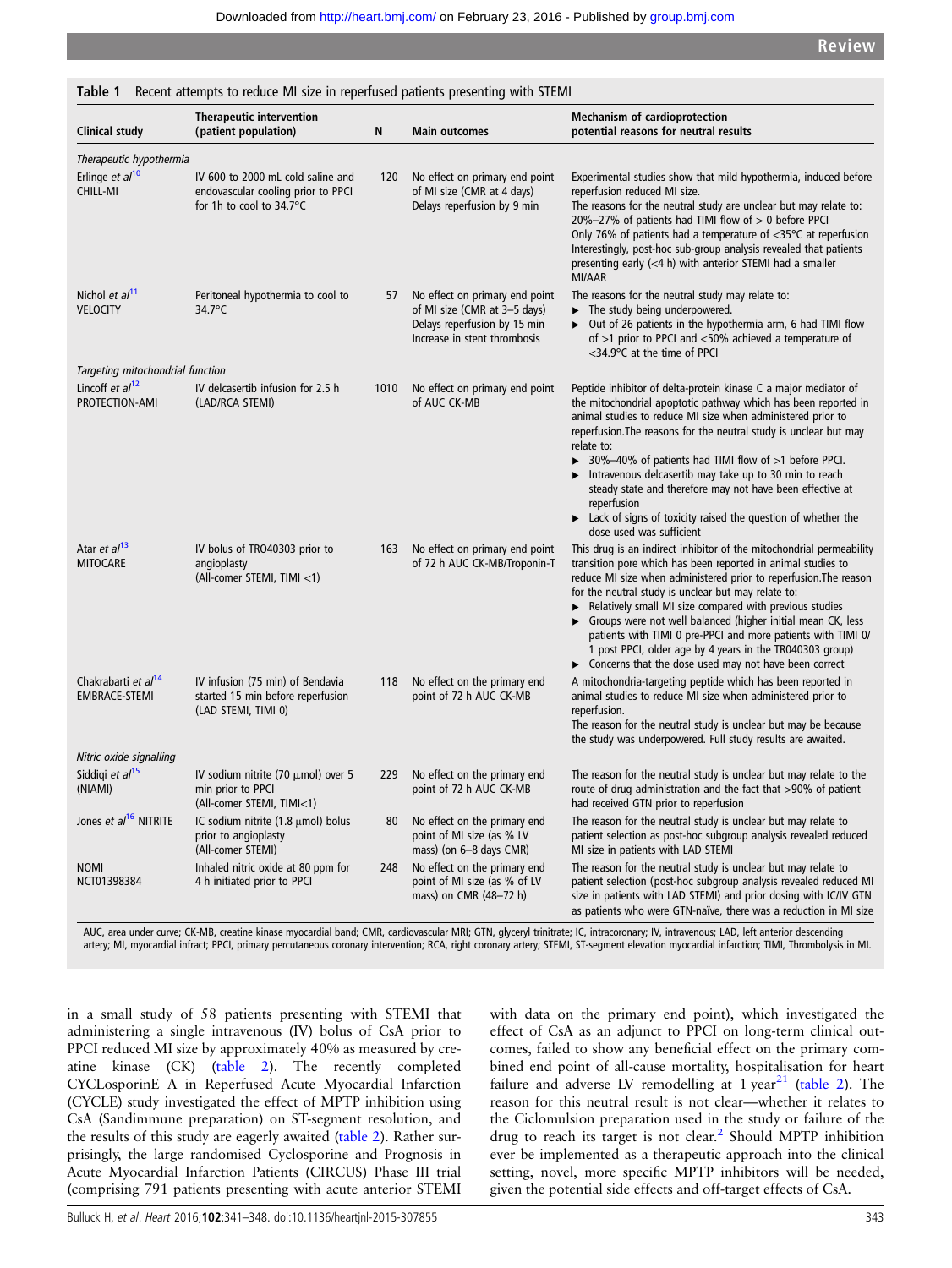| <b>Clinical study</b>                 | <b>Therapeutic intervention</b><br>(patient population)                                                             | N   | <b>Main outcomes</b>                                                                                                                                                                                                                                 | Mechanism of cardioprotection and other<br>comments                                                                                                           |
|---------------------------------------|---------------------------------------------------------------------------------------------------------------------|-----|------------------------------------------------------------------------------------------------------------------------------------------------------------------------------------------------------------------------------------------------------|---------------------------------------------------------------------------------------------------------------------------------------------------------------|
| Atrial natriuretic peptide            |                                                                                                                     |     |                                                                                                                                                                                                                                                      |                                                                                                                                                               |
| Kitakaze et al <sup>18</sup>          | IV Carperitide (atrial natriuretic<br>peptide analogue) 72 h infusion<br>started prior to PPCI<br>(All-comer STEMI) | 569 | 15% reduction in MI size (72 h AUC total CK)<br>2.0% absolute increase in LVEF                                                                                                                                                                       | Atrial natriuretic peptide targets prosurvival kinase<br>pathways such as the cGMP and RISK pathways                                                          |
| Ciclosporin A                         |                                                                                                                     |     |                                                                                                                                                                                                                                                      |                                                                                                                                                               |
| Piot et al <sup>19 20</sup>           | IV Ciclosporin A (2.5 mg/kg)<br>Sandimmune) bolus 10 min<br>prior to PPCI<br>(LAD/RCA STEMI, TIMI 0)                | 58  | 44% reduction in MI size (72 h AUC total CK)<br>20% reduction in MI size (CMR subset)<br>28% reduction in MI size and smaller LVESV on CMR at<br>6 months                                                                                            | Ciclosporin A inhibits the opening of the<br>mitochondrial permeability transition pore, a<br>critical determinant of lethal myocardial<br>reperfusion injury |
| Cung et $al21$<br><b>CIRCUS</b>       | IV Ciclosporin A (2.5 mg/kg)<br>Ciclomulsion) bolus 10 min<br>prior to PPCI<br>(LAD STEMI, TIMI 0)                  | 791 | No effect on the primary end point at 1 year of all-cause<br>mortality, rehospitalisation for heart failure and adverse<br>LV remodelling by echocardiography (59.0% Ciclosporin<br>A vs 58.1% Control)                                              | The reason for the neutral study is unclear but<br>may relate to the Ciclomulsion preparation or<br>failure of the drug to reach its molecular target. .      |
| <b>CYCLE</b><br>NCT01650662           | IV Ciclosporin-A (2.5 mg/kg<br>Sandimmune) bolus 5 min prior<br>to PPCI<br>(LAD STEMI, TIMI 0/1)                    | 410 | Ongoing study<br>Primary end point of ST-segment resolution $\geq$ 70% 1 h<br>after PPCI                                                                                                                                                             | Recruitment complete October 2014-results<br>awaited                                                                                                          |
| <b>CAPRI</b><br>NCT02390674           | IV Ciclosporin-A (2.5 mg/kg)<br>Sandimmune) bolus prior to<br><b>PPCI</b><br>(All-comer STEMI)                      | 68  | <b>Ongoing study</b><br>Primary end point MI size (3 month CMR)                                                                                                                                                                                      |                                                                                                                                                               |
| Exenatide                             |                                                                                                                     |     |                                                                                                                                                                                                                                                      |                                                                                                                                                               |
| Lonborg<br>et $al^{22}$ <sup>23</sup> | IV infusion of Exenatide started<br>15 min prior to PPCI and<br>continued for 6 h<br>(All-comer STEMI, TIMI 0/1)    | 105 | 23% reduction in MI size (3 month CMR)<br>Increase in myocardial salvage index (0.62-0.71)<br>Short ischaemic times ( $\leq$ 132 minutes) associated with<br>greater myocardial salvage                                                              | Exenatide, a GLP-1 analogue, targets prosurvival<br>kinase pathways such as the RISK pathway                                                                  |
| Woo et al <sup>24</sup>               | S/C injection of Exenatide prior<br>to PPCI<br>(All-comer STEMI, TIMI 0)                                            | 58  | 52% reduction in MI size (1 month CMR)<br>27% reduction in MI size (72 h AUC CK-MB)<br>54% reduction in MI size (72 h AUC Trop-I)                                                                                                                    |                                                                                                                                                               |
| <b>EMPRES</b><br>NCT01938235          | IV infusion of Exenatide for<br>24 h<br>(All-comer STEMI, TIMI 0/1)                                                 | 198 | Ongoing study<br>Primary end point of MI size at 3 months over<br>area-at-risk at 72 h post randomisation (using CMR)                                                                                                                                |                                                                                                                                                               |
| Metoprolol                            |                                                                                                                     |     |                                                                                                                                                                                                                                                      |                                                                                                                                                               |
| Ibanez et al <sup>25 26</sup>         | IV Metoprolol $(3\times5$ mg) in<br>ambulance prior to PPCI<br>(LAD STEMI)                                          | 270 | 20% reduction in MI size (7 day CMR)<br>3.7% absolute increase in LVEF (6 months CMR)<br>59% reduction in the incidence of poor LVEF (<35%)<br>(6 months CMR)<br>65% reduction in need for ICD by 65% at 6 months<br>68% reduction in HHF at 2 years | The mechanism of cardioprotection is not clear.                                                                                                               |
| Roovlink et al<br>EARLY BAMI          | IV Metoprolol $(3\times5$ mg) in<br>ambulance prior to PPCI<br>(LAD STEMI)                                          | 408 | Ongoing study<br>Primary end point of MI size at 30 days on CMR                                                                                                                                                                                      | Ongoing study selecting patients with STEMI<br>presenting within 12 h of onset of symptoms                                                                    |

<span id="page-3-0"></span>Table 2 Potential pharmacological strategies for reducing MI size and improving clinical outcomes in patients presenting with reperfused STEMI

AUC, area under curve; cGMP, cyclic guanosine monophosphate; CK, creatine kinase; CK-MB, creatine kinase myocardial band; CMR, cardiovascular magnetic resonance; GLP-1, glucagon-like peptide-1; HHF, hospitalisation for heart failure; ICD, implantable cardiac defibrillator; ICD, implantable cardiac defibrillator; IV, intravenous; LAD, left anterior descending artery; LVEF, left ventricular ejection fraction; LVESV, left ventricular end systolic volume; LVESV, left ventricular end-systolic volume; MI, myocardial infarct; PPCI, primary percutaneous coronary intervention; RCA, right coronary artery; RISK, reperfusion injury salvage kinase; STEMI, ST-segment elevation myocardial infarction; S/C, subcutaneous; TIA, transient ischaemic attack; TIMI, Thrombolysis in Myocardial infarction; Trop, troponin.

### Exenatide: lizard saliva and cardioprotection

Exenatide (Byetta), a synthetic version of exendin-4 (a peptide isolated from the saliva of the Gila lizard), is a long-acting analogue of glucagon-like peptide-1 (GLP-1), a hormone which lowers blood glucose by stimulating insulin secretion.<sup>[43](#page-7-0)</sup> Interestingly, GLP-1 and its analogues such as exenatide have been reported in experimental animal studies to reduce MI size through the activation of prosurvival intracellular signalling pathways when administered prior to reperfusion.<sup>[44 45](#page-7-0)</sup>

Lonborg et  $al^{23}$  $al^{23}$  $al^{23}$  showed that initiating a 6 h infusion of exenatide prior to PPCI reduced MI size by 30% as measured by cardiovascular magnetic resonance (CMR) in patients presenting with STEMI, and most benefit was seen in those patients pre-senting <132 min from first medical contact.<sup>[22](#page-6-0)</sup> Woo et  $al^{24}$  $al^{24}$  $al^{24}$  also showed a significant reduction in MI size by CMR (26.4  $\pm 11.6$  g in the placebo arm vs  $12.8\pm 11.7$  g in the exenatide arm: p<0.01) in 58 patients with subcutaneous exenatide (table 2). Whether this effect of exenatide portends to improved clinical outcomes in patients presenting with reperfused STEMI is not known and remains to be determined in a large randomised clinical trial.

### Remote ischaemic conditioning: transient limb ischaemia/ reperfusion

Inducing brief non-lethal episodes of ischaemia and reperfusion in the arm or leg, using serial inflations and deflations (three to four 5 min cycles) of a standard blood pressure cuff placed on the upper arm or thigh, has been shown to protect the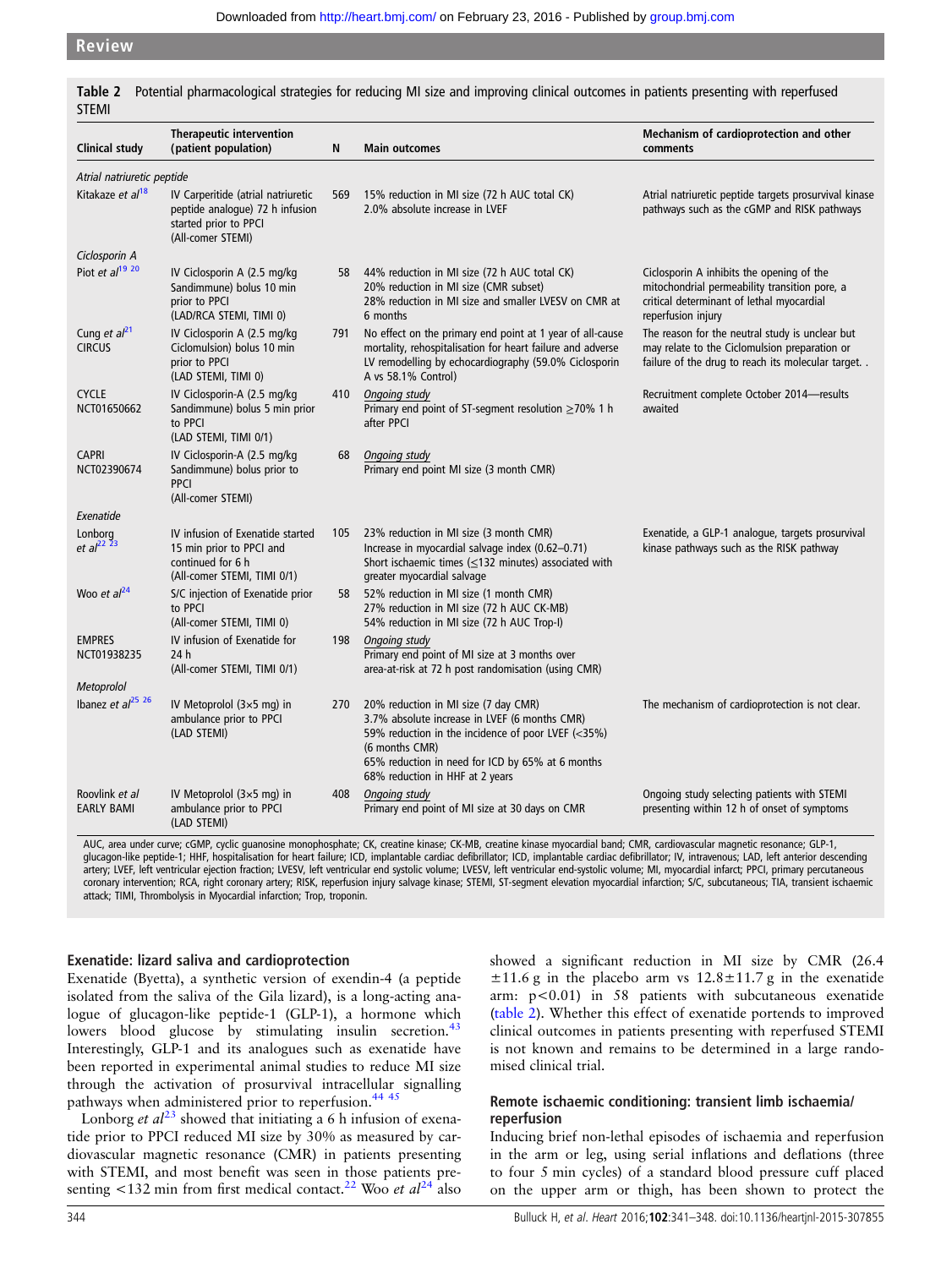#### Clinical study Therapeutic intervention/patient characteristics N Main outcomes Comments Ischaemic postconditioning (major studies only) Staat et  $al^{27}$  $al^{27}$  $al^{27}$  4×1 min angioplasty balloon inflations/deflations (All comer STEMI, TIMI 0) 30 36% reduction in MI size (72 h AUC Total CK) First study to demonstrate reduction in MI size with IPost Thibault et  $al^{28}$  $al^{28}$  $al^{28}$  4×1 min angioplasty balloon inflations/deflations (All comer STEMI, TIMI 0) 38 39% reduction in MI size (6 months SPECT) 7% absolute increase in LVEF at 12 months First study to demonstrate long-term cardioprotection with IPost Sorensson et  $a^{29}$  $a^{29}$  $a^{29}$  4×1-min angioplasty balloon inflations/deflations (All comer STEMI, TIMI 0) 76 No difference in MI size overall However, reduction in MI size in patients with large AAR Hahn et  $a^{30}$  $a^{30}$  $a^{30}$  4×1 min angioplasty balloon inflations/deflations (All comer STEMI, TIMI 0) 700 No difference in the primary end point of complete ST-segment resolution at 30 min post-PPCI Largest neutral study with IPost. IPost performed at site of culprit lesion and MI size not measured. Hofsten et al DANAMI-3<sup>[31](#page-6-0)</sup> 4×0.5 min angioplasty balloon inflations/deflations (All comer STEMI, TIMI 0/1) 2000 Ongoing study Primary end point of all-cause mortality and heart failure at 2 years Recruitment complete and follow-up in process Results due First study to investigate the effect of IPost on long-term clinical outcomes Remote ischaemic conditioning Botker et  $a^{32}$  $a^{32}$  $a^{32}$  4×5 min arm cuff inflations/ deflations in the ambulance prior to PPCI (All comer STEMI) 142 Increase in myocardial salvage index at 30 days No difference in MI size (SPECT or peak Trop-I) First study to test effect of RIC in PPCI-treated patients presenting with STEMI. Reduced MI size in LAD STEMI. Rentoukas et  $a^{33}$  $a^{33}$  $a^{33}$  4×4 min arm cuff inflations/ deflations at the hospital prior to PPCI (All comer STEMI) 93 Better ST segment resolution and lower peak Trop-I. Synergistic effects with morphine Crimi et  $a^{34}$  $a^{34}$  $a^{34}$  3×5-min thigh cuff inflations/ deflations at onset of reperfusion by PPCI (LAD STEMI) 100 20% reduction in MI size (72 h AUC CK-MB) First study to show benefit with RIC started at onset of reperfusion White  $et al<sup>35</sup>$  $et al<sup>35</sup>$  $et al<sup>35</sup>$ ERIC-STEMI 4×5 min arm cuff inflations/ deflations at the hospital prior to PPCI (All comer STEMI) 197 27% reduction in MI size (acute CMR) Sloth et  $a^{36}$  $a^{36}$  $a^{36}$  4×5 min upper arm cuff inflations/ deflations in the ambulance prior to PPCI (All comer STEMI) 251 51% reduction in composite end point of all-cause mortality, non-fatal MI, TIA or stroke, HHF at 3.8 years First study to show an effect of RIC on long-term outcomes following PPCI (secondary end point) Prunier et  $al^{37}$  $al^{37}$  $al^{37}$ RIPOST-MI 4×5 min arm cuff inflations/ deflations at hospital prior to PPCI with or without IPost (All comer STEMI) 151 No difference in reduction in enzymatic MI size (CK-MB) with RIC vs RIC+IPost (31% vs 19%) First study to test the effect of a combined therapeutic approach with RIC and IPost Yellon et  $a<sup>38</sup>$  $a<sup>38</sup>$  $a<sup>38</sup>$ ERIC-LYSIS 4×5 min arm cuff inflations/ deflations at hospital prior to thrombolysis (All comer STEMI) 519 19% reduction in enzymatic MI size (CK-MB) 32% reduction in enzymatic MI size (Trop-T) First study to test the effect of RIC in patients presenting with thrombolysed STEMI Eitel et  $a/39$  $a/39$  5 LIPSIA 3×5 min arm cuff inflations/ deflations at hospital prior to PPCI with IPost (All comer STEMI) 696 Increased myocardial salvage index (CMR at 3 days) with RIC+IPost when compared with control (49 (IQR 30–72) vs 40 (IQR 16–68), p=0.02) Largest study to test the effect of a combined therapeutic approach with RIC and IPost No beneficial effect with IPost alone RIC-STEMI NCT02313961 3×5 min thigh cuff inflations/ deflations prior to PPCI (All comer STEMI) 492 Ongoing study Primary end point of cardiac death and HHF at 12 months CONDI-2/ERIC-PPCI (NCT02342522) (NCT01857414) 4×5 min arm cuff inflations/ deflations prior to PPCI (All comer STEMI) 4300 Ongoing study Primary end point of cardiac death and HHF at 12 months Collaboration between UK, Denmark and Spain First study to investigate effect of RIC on long-term outcomes following PPCI

<span id="page-4-0"></span>Table 3 Potential mechanical strategies for reducing MI size and improving clinical outcomes in patients presenting with reperfused STEMI

AAR, area-at-risk; AUC, area under curve; CK, creatine kinase; CK-MB, creatine kinase MB isoenzyme; CMR, cardiovascular magnetic resonance; HHF, hospitalisation for heart failure; IPost, Ischaemic postconditioning; LAD, left anterior descending artery; LVEF, left ventricular ejection fraction; MI, myocardial infarct; PPCI, primary percutaneous coronary intervention;<br>RIC, remote ischaemic conditionin Myocardial infarction; Trop, Troponin.

heart against acute ischaemia-reperfusion injury (IRI)—a phenomenon known as 'remote ischaemic conditioning' (RIC).[46](#page-7-0)–<sup>48</sup> It has been suggested that a blood-borne factor, of as yet unknown identity, is generated in response to the limb RIC stimulus, and this then transfers the cardioprotective stimulus from the limb to the heart where prosurvival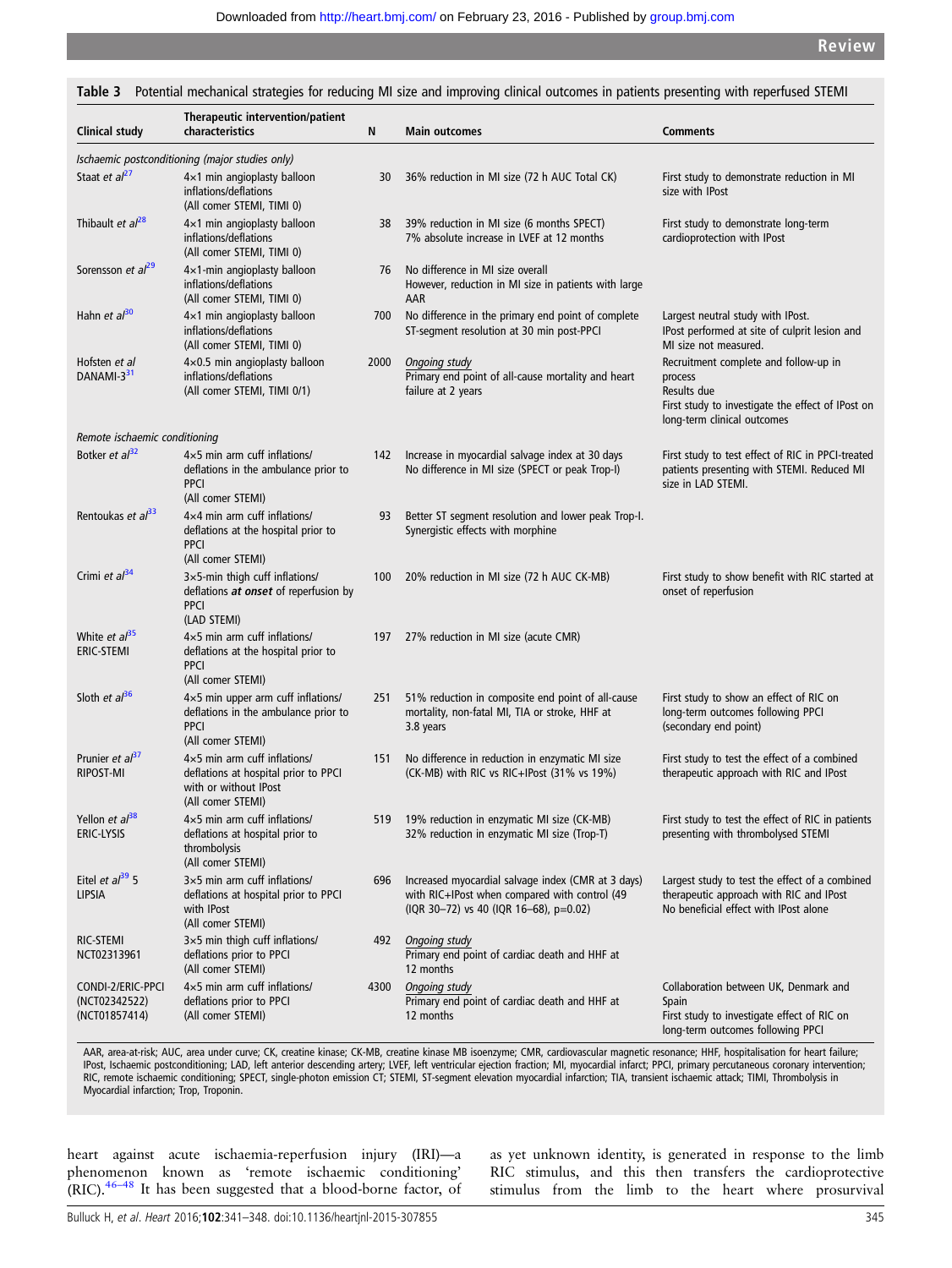intracellular signalling pathways are then activated and confer cardioprotection.<sup>[48](#page-7-0)</sup>

A number of proof-of-concept clinical studies have demonstrated MI size reduction using limb RIC in patients presenting with STEMI treated by either  $PPCI<sup>32-34</sup>$  $PPCI<sup>32-34</sup>$  $PPCI<sup>32-34</sup>$   $37$   $39$   $49$   $50$  and by thrombolysis $38$  ([table 3\)](#page-4-0). Whether this simple, non-invasive, low-cost, non-pharmacological intervention can improve longterm clinical outcomes in this patient group is currently being investigated in the Effect of RIC on Clinical Outcomes in STEMI Patients Undergoing PPCI and the Effect of Remote Ischaemic Conditioning on Clinical Outcomes in STEMI Patients Undergoing PPCI (CONDI2/ERIC-PPCI) trial. This European multicentre (Denmark, UK and Spain) randomised clinical trial of 4300 patients presenting with STEMI will determine whether upper limb RIC applied prior to PPCI can reduce the rate of cardiac death and heart failure hospitalisation at 1 year (ClinicalTrials.gov Identifiers: NCT02342522 and NCT01857414).

Repeated RIC post MI has attracted attention as a potential chronic cardioprotective therapy. Wei et  $al^{51}$  $al^{51}$  $al^{51}$  demonstrated in the rat heart that daily limb RIC for 28 days prevented adverse post-MI LV remodelling. The Chronic Remote Ischemic Conditioning to Modify Post-MI Remodeling (CRIC-RCT, NCT01817114) study and the Daily Remote Ischaemic Conditioning following Acute Myocardial Infarction (DREAM, NCT01664611) study are currently investigating this therapeutic strategy (daily RIC for 1 month) on post-MI LV remodelling following PPCI.

### Metoprolol: β-blockers and MI size reduction

Whether early β-blocker therapy is beneficial in patients presenting with reperfused STEMI is controversial and had not previously been investigated in the PPCI era. Using a porcine mode of acute myocardial IRI, Ibanez et  $al^{52}$  $al^{52}$  $al^{52}$  demonstrated that IV metoprolol administered prior to reperfusion resulted in a fivefold increase in myocardial salvage. The same researchers went on to apply this therapeutic strategy in the clinical setting by demonstrating that IV metoprolol administered in the ambulance prior to PPCI reduced MI size by 20% (assessed by  $CMR$ ) $\delta$ <sup>2</sup> and improved clinical outcomes in patients presenting with STEMI (as a secondary end point)<sup>[25 26](#page-6-0)</sup> [\(table 2\)](#page-3-0). Whether this pharmacological approach to reducing MI size can improve clinical outcomes will need to be tested in a large prospectively powered randomised controlled clinical trial.

### Combination reperfusion therapy: a novel therapeutic strategy

Prior attempts to reduce MI size in patients presenting with STEMI have relied on targeting one single component of myocardial reperfusion injury with a single agent. Whether, using combination reperfusion therapy can provide more effective cardioprotection against myocardial reperfusion injury remains to be investigated. In this regard, Alburquerque-Bejar et  $al^{53}$  $al^{53}$  $al^{53}$  have recently demonstrated an additive 26% reduction in MI size when combining RIC with insulin-like therapies (such as glucose-insulin-potassium and exenatide) in a porcine acute MI model. The Combination Therapy in Myocardial Infarction (COMBAT-MI) study (ClinicalTrials.gov Identifier: NCT02404376) will investigate the potential benefits of combined reperfusion therapy using RIC with exenatide on MI size reduction in patients presenting with STEMI treated by PPCI. Although an initial clinical study of 54 patients in patients presenting with reperfused STEMI failed to show an additive cardioprotective effect with RIC and IPost administered in

combination, $37$  a recently published larger study of 696 patients found increased myocardial salvage in those patients administered RIC in combination with IPost when compared with controls (49 (IQR 30–72) vs 40 (IQR 16–68),  $p=0.02$ )<sup>[39](#page-7-0)</sup> ([table 3\)](#page-4-0).

### OPTIMISING THE CLINICAL TRANSLATION OF CARDIOPROTECTION

There are number of factors which need to be taken into consideration when designing clinical cardioprotection studies for reducing MI size in patients presenting with reperfused STEMI, as this may help facilitate the translation of novel cardioprotec-tive therapies into the clinical setting for patient benefit.<sup>[9](#page-6-0)</sup>

- ▶ Patient selection—where possible, consider selecting those patients presenting with STEMI who are most likely to benefit from the novel cardioprotective therapy—those presenting: early  $(<2-3 h$  as shown by Lonborg *et al*<sup>[22](#page-6-0)</sup> and Garcia-Dorado et  $al^{54}$  $al^{54}$  $al^{54}$ ); with a large area-at-risk (>30% of the LV volume) $29$  and an occluded artery prior to PPCI (TIMI <1) may be more likely to benefit from adjunctive therapy for reducing MI size. However, restricting patient selection has to be balanced with confining the testing of the novel cardioprotective therapy to a smaller selected group of patients.
- ▶ The cardioprotective therapy-consider only testing those novel therapies which have shown conclusive cardioprotection in a number of experimental small and large animal MI studies. In this regard, the NIH CESAR network in the USA offers the opportunity to test the cardioprotective efficacy of novel therapies in a multicentre small and large animal model setting akin to a multicentre clinical trial.<sup>[55](#page-7-0)</sup> Similarly, where possible it is important to demonstrate that the novel cardioprotective therapy is efficacious in several different clinical studies before proceeding to testing it in clinical outcomes studies.
- Confounders of cardioprotection—the presence of certain comorbidities (such as age, diabetes, pre-existing coronary artery disease, heart failure, hypertension, dyslipidaemia) and concomitant medication (nitrates, morphine, nicorandil, sulfonylureas, platelet inhibitors) may interfere with the efficacy of the novel cardioprotective therapy.<sup>[56](#page-7-0)</sup> Where possible this should be taken into consideration when designing experimental or clinical cardioprotection studies.
- ▸ Timing of the cardioprotective therapy—as myocardial reperfusion injury manifests in the first minutes of reperfusion, it is essential that the novel cardioprotective therapy is administered prior to myocardial reperfusion if it is to be effective. A number of neutral clinical studies were due to administering the cardioprotective therapy after reperfusion had already taken place.
- ▸ Study end points—consider selecting study end points which are most likely to be affected by the novel cardioprotective therapy—these include surrogate end points such as MI size (enzymatic, myocardial single-photon emission CT or CMR), myocardial salvage index (which is more sensitive than MI size reduction but requires the assessment of the AAR); microvascular obstruction (coronary no-reflow, index of microcirculatory resistance, or CMR), LV size and function and hard clinical end point such as heart failure hospitalisation, and cardiac death.

### FUTURE PERSPECTIVES

Clinical cardioprotection research remains a challenge—mortality rates following a PPCI-treated STEMI are in decline, which makes demonstrating a further reduction in MI size and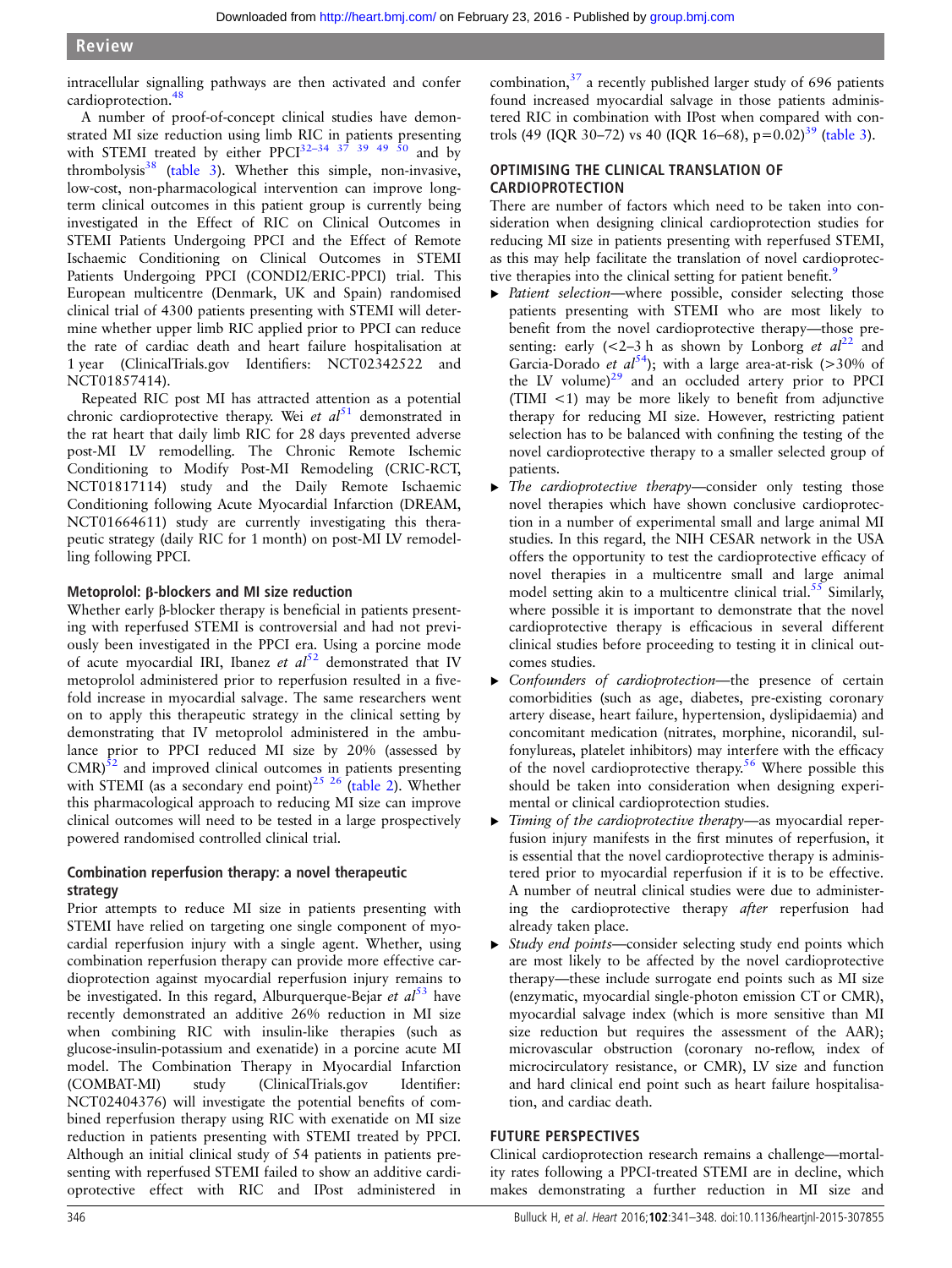<span id="page-6-0"></span>improved clinical outcomes increasingly more difficult. However, an increasing number of patients are developing heart failure—as such, novel cardioprotective therapies which target myocardial reperfusion injury and reduce MI size provide the opportunity to preserve LV systolic function and prevent the onset of heart failure. The failure to translate a large number of infarct-limiting therapies into the clinical setting should not be taken as evidence that myocardial reperfusion injury does not exist in humans. Rather, it should provide the impetus to optimise the design of our experimental animal and clinical studies, and improve how we select which novel cardioprotective therapy to test in the clinical setting—this may hopefully facilitate the discovery of new effective therapies for reducing MI size and preventing heart failure in patients presenting with reperfused STEMI. Initial data suggest that using a combination of therapies to target myocardial reperfusion injury may be more beneficial than using a single therapy approach, and using this approach may result in improved clinical outcomes in this patient group.

### Contributors All authors contributed to writing paper.

Funding DJH is supported by the Rosetrees Trust, the NIHR University College London Hospitals Biomedical Research Centre and a BHF Senior Clinical Research Fellowship (FS/10/039/28270). This work was undertaken at UCLH/UCL who received a proportion of funding from the Department of Health's NIHR Biomedical Research Centres funding scheme of which DMY is a senior investigator.

### Competing interests None declared.

Provenance and peer review Commissioned; externally peer reviewed.

Open Access This is an Open Access article distributed in accordance with the terms of the Creative Commons Attribution (CC BY 4.0) license, which permits others to distribute, remix, adapt and build upon this work, for commercial use, provided the original work is properly cited. See: [http://creativecommons.org/](http://creativecommons.org/licenses/by/4.0/) [licenses/by/4.0/](http://creativecommons.org/licenses/by/4.0/)

### **REFERENCES**

- Yellon DM, Hausenloy DJ. Myocardial reperfusion injury. [N Engl J Med](http://dx.doi.org/10.1056/NEJMra071667) 2007;357:1121–35.
- 2 Hausenloy DJ, Yellon DM. Targeting myocardial reperfusion injury--the search continues. [N Engl J Med](http://dx.doi.org/10.1056/NEJMe1509718) 2015;373:1073-5.
- 3 Heusch G, Libby P, Gersh B, et al. Cardiovascular remodelling in coronary artery disease and heart failure. [Lancet](http://dx.doi.org/10.1016/S0140-6736(14)60107-0) 2014;383:1933-43.
- 4 Burns RJ, Gibbons RJ, Yi Q, et al. The relationships of left ventricular ejection fraction, end-systolic volume index and infarct size to six-month mortality after hospital discharge following myocardial infarction treated by thrombolysis. [J Am Coll](http://dx.doi.org/10.1016/S0735-1097(01)01711-9) [Cardiol](http://dx.doi.org/10.1016/S0735-1097(01)01711-9) 2002;39:30–6.
- 5 Larose E, Rodes-Cabau J, Pibarot P, et al. Predicting late myocardial recovery and outcomes in the early hours of ST-segment elevation myocardial infarction traditional measures compared with microvascular obstruction, salvaged myocardium, and necrosis characteristics by cardiovascular magnetic resonance. [J Am Coll Cardiol](http://dx.doi.org/10.1016/j.jacc.2010.02.033) 2010;55:2459–69.
- 6 Hausenloy DJ. Cardioprotection techniques: preconditioning, postconditioning and remote conditioning (basic science). [Curr Pharm Des](http://dx.doi.org/10.2174/1381612811319250004) 2013;19:4544-63.
- 7 Heusch G. Molecular basis of cardioprotection: signal transduction in ischemic pre-, post-, and remote conditioning. [Circ Res](http://dx.doi.org/10.1161/CIRCRESAHA.116.305348) 2015;116:674-99.
- 8 Ong SB, Dongworth RK, Cabrera-Fuentes HA, et al. Role of the MPTP in conditioning the heart—translatability and mechanism. [Br J Pharmacol](http://dx.doi.org/10.1111/bph.13013) 2015;172:2074–84.
- 9 Hausenloy DJ, Erik BH, Condorelli G, et al. Translating cardioprotection for patient benefit: position paper from the Working Group of Cellular Biology of the Heart of the European Society of Cardiology. [Cardiovasc Res](http://dx.doi.org/10.1093/cvr/cvt004) 2013;98:7-27.
- 10 Erlinge D, Gotberg M, Lang I, et al. Rapid endovascular catheter core cooling combined with cold saline as an adjunct to percutaneous coronary intervention for the treatment of acute myocardial infarction. The CHILL-MI trial: a randomized controlled study of the use of central venous catheter core cooling combined with cold saline as an adjunct to percutaneous coronary intervention for the treatment of acute myocardial infarction. [J Am Coll Cardiol](http://dx.doi.org/10.1016/j.jacc.2013.12.027) 2014;63:1857-65.
- 11 Nichol G, Strickland W, Shavelle D, et al. Prospective, multicenter, randomized, controlled pilot trial of peritoneal hypothermia in patients with ST-segment-elevation myocardial infarction. [Circ Cardiovasc Interv](http://dx.doi.org/10.1161/CIRCINTERVENTIONS.114.001965) 2015;8:e001965.
- 12 Lincoff AM, Roe M, Aylward P, et al. Inhibition of delta-protein kinase C by delcasertib as an adjunct to primary percutaneous coronary intervention for acute

anterior ST-segment elevation myocardial infarction: results of the PROTECTION AMI Randomized Controlled Trial. [Eur Heart J](http://dx.doi.org/10.1093/eurheartj/ehu177) 2014;35:2516-23.

- 13 Atar D, Arheden H, Berdeaux A, et al. Effect of intravenous TRO40303 as an adjunct to primary percutaneous coronary intervention for acute ST-elevation myocardial infarction: MITOCARE study results. [Eur Heart J](http://dx.doi.org/10.1093/eurheartj/ehu331) 2015;36:112–19.
- 14 Chakrabarti AK, Feeney K, Abueg C, et al. Rationale and design of the EMBRACE STEMI study: a phase 2a, randomized, double-blind, placebo-controlled trial to evaluate the safety, tolerability and efficacy of intravenous Bendavia on reperfusion injury in patients treated with standard therapy including primary percutaneous coronary intervention and stenting for ST-segment elevation myocardial infarction. [Am Heart J](http://dx.doi.org/10.1016/j.ahj.2012.12.008) 2013;165:509–14.
- 15 Siddiqi N, Neil C, Bruce M, et al. Intravenous sodium nitrite in acute ST-elevation myocardial infarction: a randomized controlled trial (NIAMI). [Eur Heart J](http://dx.doi.org/10.1093/eurheartj/ehu096) 2014;35:1255–62.
- 16 Jones DA, Pellaton C, Velmurugan S, et al. Randomized phase 2 trial of intracoronary nitrite during acute myocardial infarction. [Circ Res](http://dx.doi.org/10.1161/CIRCRESAHA.116.305082) 2015;116: 437–47.
- 17 Lecour S, Botker HE, Condorelli G, et al. ESC working group cellular biology of the heart: position paper: improving the preclinical assessment of novel cardioprotective therapies. [Cardiovasc Res](http://dx.doi.org/10.1093/cvr/cvu225) 2014;104:399-411.
- 18 Kitakaze M, Asakura M, Kim J, et al. Human atrial natriuretic peptide and nicorandil as adjuncts to reperfusion treatment for acute myocardial infarction ( J-WIND): two randomised trials. *[Lancet](http://dx.doi.org/10.1016/S0140-6736(07)61634-1)* 2007;370:1483-93.
- 19 Piot C, Croisille P, Staat P, et al. Effect of cyclosporine on reperfusion injury in acute myocardial infarction. [N Engl J Med](http://dx.doi.org/10.1056/NEJMoa071142) 2008;359:473-81.
- 20 Mewton N, Croisille P, Gahide G et al. Effect of cyclosporine on left ventricular remodeling after reperfused myocardial infarction. [J Am CollCardiol](http://dx.doi.org/10.1016/j.jacc.2009.10.052) 2010;55:1200–5.
- 21 Cung TT, Morel O, Cayla G, et al. Cyclosporine before PCI in Patients with Acute Myocardial Infarction. [N Engl J Med](http://dx.doi.org/10.1056/NEJMoa1505489) 2015;373:1021–31.
- 22 Lonborg J, Vejlstrup N, Kelbaek H et al. Exenatide reduces reperfusion injury in patients with ST-segment elevation myocardial infarction. [Eur Heart J](http://dx.doi.org/10.1093/eurheartj/ehr309) 2012;33:1491–9.
- 23 Lonborg J, Kelbaek H, Vejlstrup N, et al. Exenatide reduces final infarct size in patients with ST-segment-elevation myocardial infarction and short-duration of ischemia. [Circ Cardiovasc Interv](http://dx.doi.org/10.1161/CIRCINTERVENTIONS.112.968388) 2012;5:288–95.
- 24 Woo JS, Kim W, Ha SJ, et al. Cardioprotective effects of exenatide in patients with ST-segment-elevation myocardial infarction undergoing primary percutaneous coronary intervention: results of exenatide myocardial protection in revascularization study. [Arterioscler Thromb Vasc Biol](http://dx.doi.org/10.1161/ATVBAHA.113.301586) 2013;33:2252-60.
- 25 Ibanez B, Macaya C, Sanchez-Brunete V, et al. Effect of early metoprolol on infarct size in ST-segment-elevation myocardial infarction patients undergoing primary percutaneous coronary intervention: the effect of metoprolol in cardioprotection during an acute myocardial infarction (METOCARD-CNIC) Trial. *[Circulation](http://dx.doi.org/10.1161/CIRCULATIONAHA.113.003653)* 2013;128:1495–503.
- 26 Pizarro G, Fernandez-Friera L, Fuster V, et al. Long-term benefit of early pre-reperfusion metoprolol administration in patients with acute myocardial infarction: results from the METOCARD-CNIC trial (Effect of Metoprolol in Cardioprotection During an Acute Myocardial Infarction). [J Am Coll Cardiol](http://dx.doi.org/10.1016/j.jacc.2014.03.014) 2014;63:2356–62.
- 27 Staat P, Rioufol G, Piot C, et al. Postconditioning the human heart. [Circulation](http://dx.doi.org/10.1161/CIRCULATIONAHA.105.558122) 2005;112:2143–8.
- 28 Thibault H, Piot C, Staat P, et al. Long-term benefit of postconditioning. *[Circulation](http://dx.doi.org/10.1161/CIRCULATIONAHA.107.729780)* 2008;117:1037–44.
- 29 Sorensson P, Saleh N, Bouvier F, et al. Effect of postconditioning on infarct size in patients with ST elevation myocardial infarction. [Heart](http://dx.doi.org/10.1136/hrt.2010.199430) 2010;96:1710–5.
- 30 Hahn JY, Song YB, Kim EK, et al. Ischemic postconditioning during primary percutaneous coronary intervention: the effects of postconditioning on myocardial reperfusion in patients with ST-segment elevation myocardial infarction (POST) randomized trial. [Circulation](http://dx.doi.org/10.1161/CIRCULATIONAHA.113.001690) 2013;128:1889-96.
- 31 Hofsten DE, Kelbaek H, Helqvist S, et al. The Third DANish Study of Optimal Acute Treatment of Patients with ST-segment Elevation Myocardial Infarction: Ischemic postconditioning or deferred stent implantation versus conventional primary angioplasty and complete revascularization versus treatment of culprit lesion only: Rationale and design of the DANAMI 3 trial program. [Am Heart J](http://dx.doi.org/10.1016/j.ahj.2015.02.004) 2015;169:613–21.
- 32 Botker HE, Kharbanda R, Schmidt MR, et al. Remote ischaemic conditioning before hospital admission, as a complement to angioplasty, and effect on myocardial salvage in patients with acute myocardial infarction: a randomised trial. [Lancet](http://dx.doi.org/10.1016/S0140-6736(09)62001-8) 2010;375:727–34.
- 33 Rentoukas I, Giannopoulos G, Kaoukis A, et al. Cardioprotective role of remote ischemic periconditioning in primary percutaneous coronary intervention: enhancement by opioid action. [JACC Cardiovasc Interv](http://dx.doi.org/10.1016/j.jcin.2009.10.015) 2010;3: 49–55.
- 34 Crimi G, Pica S, Raineri C, et al. Remote ischemic post-conditioning of the lower limb during primary percutaneous coronary intervention safely reduces enzymatic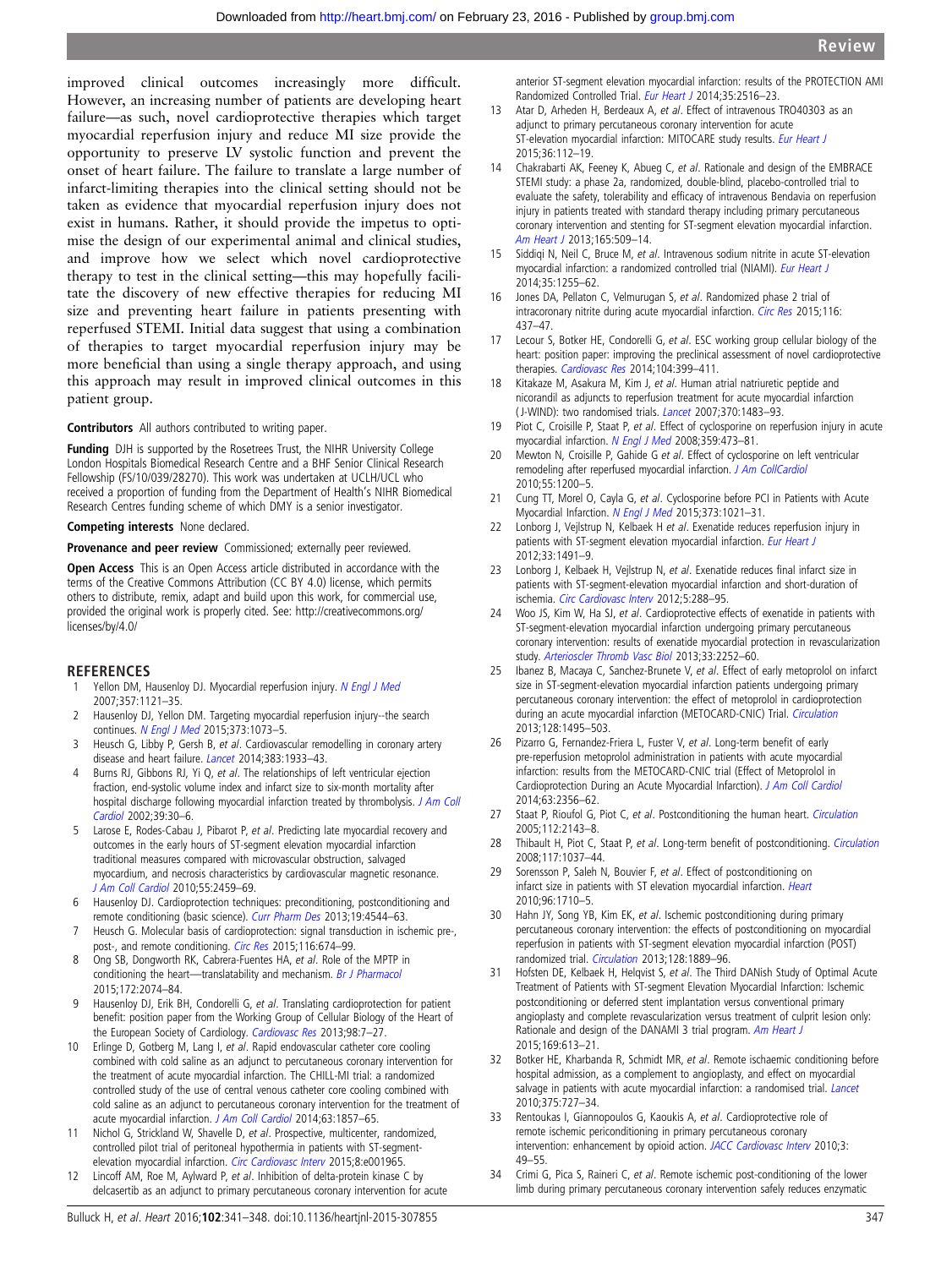<span id="page-7-0"></span>infarct size in anterior myocardial infarction: a randomized controlled trial. [JACC](http://dx.doi.org/10.1016/j.jcin.2013.05.011) [Cardiovasc Interv](http://dx.doi.org/10.1016/j.jcin.2013.05.011) 2013;6:1055–63.

- 35 White SK, Frohlich GM, Sado DM, et al. Remote ischemic conditioning reduces myocardial infarct size and edema in patients with ST-segment elevation myocardial infarction. [JACC Cardiovasc Interv](http://dx.doi.org/10.1016/j.jcin.2014.05.015) 2015;8(1 Pt B):178–88.
- 36 Sloth AD, Schmidt MR, Munk K et al. Improved long-term clinical outcomes in patients with ST-elevation myocardial infarction undergoing remote ischaemic conditioning as an adjunct to primary percutaneous coronary intervention. [Eur Heart](http://dx.doi.org/10.1093/eurheartj/eht369) [J](http://dx.doi.org/10.1093/eurheartj/eht369) 2014;35:168–75.
- 37 Prunier F, Angoulvant D, Saint EC, et al. The RIPOST-MI study, assessing remote ischemic periconditioning alone or in combination with local ischemic postconditioning in ST-segment elevation myocardial infarction. [Basic Res Cardiol](http://dx.doi.org/10.1007/s00395-013-0400-y) 2014;109:400.
- 38 Yellon DM, Ackbarkhan AK, Balgobin V, et al. Remote ischemic conditioning reduces myocardial infarct size in STEMI patients treated by thrombolysis. [J Am Coll](http://dx.doi.org/10.1016/j.jacc.2015.02.082) [Cardiol](http://dx.doi.org/10.1016/j.jacc.2015.02.082) 2015;65:2764–5.
- 39 Eitel I, Stiermaier T, Rommel KP, et al. Cardioprotection by combined intrahospital remote ischaemic perconditioning and postconditioning in ST-elevation myocardial infarction: the randomized LIPSIA CONDITIONING trial. Eur Heart J Published Online First: Sept 17th 2015.
- 40 Zhao ZQ, Morris CD, Budde JM, et al. Inhibition of myocardial apoptosis reduces infarct size and improves regional contractile dysfunction during reperfusion. [Cardiovasc Res](http://dx.doi.org/10.1016/S0008-6363(03)00344-4) 2003;59:132–42.
- 41 Yang XM, Philipp S, Downey JM, et al. Atrial natriuretic peptide administered just prior to reperfusion limits infarction in rabbit hearts. [Basic Res Cardiol](http://dx.doi.org/10.1007/s00395-006-0587-2) 2006;101:311–18.
- 42 Ong SB, Samangouei P, Kalkhoran SB, et al. The mitochondrial permeability transition pore and its role in myocardial ischemia reperfusion injury. [J Mol Cell](http://dx.doi.org/10.1016/j.yjmcc.2014.11.005) [Cardiol](http://dx.doi.org/10.1016/j.yjmcc.2014.11.005) 2015;78C:23–34.
- 43 Hausenloy DJ, Yellon DM. GLP-1 Therapy: beyond glucose control. [Circ Heart Fail](http://dx.doi.org/10.1161/CIRCHEARTFAILURE.108.810887) 2008;1:147–9.
- 44 Bose AK, Mocanu MM, Carr RD, et al. Glucagon-like peptide 1 can directly protect the heart against ischemia/reperfusion injury. [Diabetes](http://dx.doi.org/10.2337/diabetes.54.1.146) 2005;54:146-51.
- 45 Timmers L, Henriques JP, de Kleijn DP, et al. Exenatide reduces infarct size and improves cardiac function in a porcine model of ischemia and reperfusion injury. [J Am Coll Cardiol](http://dx.doi.org/10.1016/j.jacc.2008.10.033) 2009;53:501–10.
- 46 Przyklenk K, Bauer B, Ovize M, et al. Regional ischemic 'preconditioning' protects remote virgin myocardium from subsequent sustained coronary occlusion. *[Circulation](http://dx.doi.org/10.1161/01.CIR.87.3.893)* 1993;87:893–9.
- 47 Kharbanda RK, Mortensen UM, White PA, et al. Transient limb ischemia induces remote ischemic preconditioning in vivo. *[Circulation](http://dx.doi.org/10.1161/01.CIR.0000043806.51912.9B)* 2002;106:2881-3.
- 48 Sivaraman V, Pickard JM, Hausenloy DJ. Remote ischaemic conditioning: cardiac protection from afar. [Anaesthesia](http://dx.doi.org/10.1111/anae.12973) 2015;70:732-48.
- 49 Munk K, Andersen NH, Schmidt MR, et al. Remote ischemic conditioning in patients with myocardial infarction treated with primary angioplasty: impact on left ventricular function assessed by comprehensive echocardiography and gated single-photon emission CT. [Circ Cardiovasc Imaging](http://dx.doi.org/10.1161/CIRCIMAGING.110.957340) 2010;3:656-62.
- 50 White HD, Bhatt DL, Gibson CM, et al. Outcomes with cangrelor versus clopidogrel on a background of bivalirudin: insights from the CHAMPION PHOENIX (A Clinical Trial Comparing Cangrelor to Clopidogrel Standard Therapy in Subjects Who Require Percutaneous Coronary Intervention [PCI]). [JACC Cardiovasc Interv](http://dx.doi.org/10.1016/j.jcin.2014.09.025) 2015;8:424–33.
- Wei M, Xin P, Li S, et al. Repeated remote ischemic postconditioning protects against adverse left ventricular remodeling and improves survival in a rat model of myocardial infarction. [Circ Res](http://dx.doi.org/10.1161/CIRCRESAHA.110.236190) 2011;108:1220-5.
- 52 Ibanez B, Prat-Gonzalez S, Speidl WS, et al. Early metoprolol administration before coronary reperfusion results in increased myocardial salvage: analysis of ischemic myocardium at risk using cardiac magnetic resonance. [Circulation](http://dx.doi.org/10.1161/CIRCULATIONAHA.106.679639) 2007;115:2909–16.
- 53 Alburquerque-Bejar JJ, Barba I, Inserte J, et al. Combination therapy with remote ischaemic conditioning and insulin or exenatide enhances infarct size limitation in pigs. [Cardiovasc Res](http://dx.doi.org/10.1093/cvr/cvv171) 2015;107:246–54.
- 54 Garcia-Dorado D, Garcia-del-Blanco B, Otaegui I, et al. Intracoronary injection of adenosine before reperfusion in patients with ST-segment elevation myocardial infarction: a randomized controlled clinical trial. [Int J Cardiol](http://dx.doi.org/10.1016/j.ijcard.2014.09.203) 2014;177:935-41.
- 55 Schwartz LL, Kloner RA, Arai AE, et al. New horizons in cardioprotection: recommendations from the 2010 national heart, lung, and blood institute workshop. [Circulation](http://dx.doi.org/10.1161/CIRCULATIONAHA.111.032698) 2011;124:1172–9.
- 56 Ferdinandy P, Hausenloy DJ, Heusch G, et al. Interaction of risk factors, comorbidities, and comedications with ischemia/reperfusion injury and cardioprotection by preconditioning, postconditioning, and remote conditioning. PharmacolRev 2014;66:1142–74.